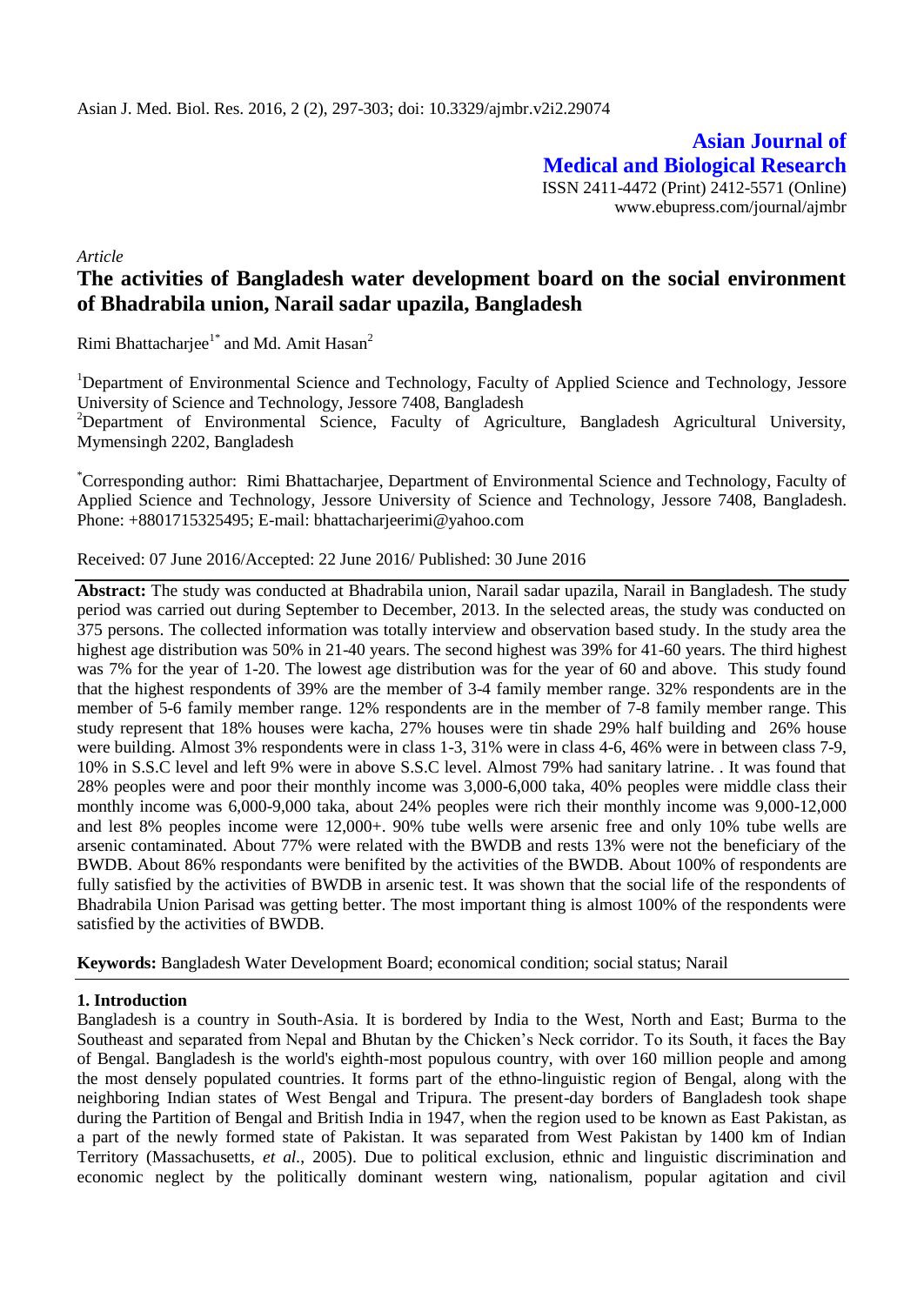disobedience led to the Bangladesh Liberation War and independence in 1971. After independence, the new state endured poverty, famine, political turmoil and military coups. The restoration of democracy in 1991 has been followed by relative calm and economic progress. Geographically, the country is dominated by the fertile Bengal delta, the world's largest delta. The four largest and constitutionally recognized religions in the country are Islam (89%), Hinduism (8%), Buddhism (1%) and Christianity (0.5%) (Chadwick and Datta, 1999). Bangladesh is identified as a Next Eleven economy. It has achieved significant strides in human and social development since independence, including in progress in gender equity, universal primary education, food production, health and population control (Government of Bangladesh, Dhaka WSIP, 2000). However, Bangladesh continues to face numerous political, economic, social and environmental challenges, including political instability, corruption, poverty, overpopulation and climate change. Bangladesh is a founding member of SAARC, the Developing 8 Countries and BIMSTEC (GoB, 1999). It contributes one of the largest peacekeeping forces to the United Nations. It is a member of the Commonwealth of Nations, the Organization of Islamic Cooperation and the Non-Aligned Movement. The area of Narail sadar upazilla is about 381.76 sq km, located in between 23°02´ and 23°17´ North Latitudes and in between 89°23´ and 89°37´ East Longitudes (MoWR, 1998). It is bounded by Lohagara and Salikha upazilas on the north, Kalia and Abhaynagar upazilla on the south, Lohagara upazila on the east, Bagherpara and Jessore sadar Upazilla on the west (MoWR and MoLGRD & C, 2000). Population total 2,69,423 Male 1,37,234 Female 1,32,189; Muslim 1,87,207, Hindu 81,985, Buddhist 140, Christian 15 and others 76. Water bodies main rivers: Nabaganga, Chitra, Bhairab, Gobra Canal is notable. Administration Narail Thana was formed in 1861 and it was turned into an upazila in 1984 (Sanjiv, 2012). The mean objectives of study were to identify the present and past social, economic, food habit and sanitation status of the people of Bhadrabila Union Parisad.

### **2. Materials and Methods**

# **2.1. Study area**

The study area is located at Bhadrabila Union under Narail district in Bangladesh. The study period was carried out during September to December, 2013. In present situation, The BWDB has done their work in many unions of Narail region in Bangladesh. But the study area was chosen is only one union parisad-Bhadrabila of Narail sadar upazilla as it is the most migrate area and it has good communication system.

### **2.2. Sampling unit**

The union Bhadrabila was selected as the representative of the BWDB activities area. This union was selected on the basis of random sampling and also taken various villages of the selected union. The households have been as sampling unit. The household members whose ages are more than 20 years and have vast knowledge and experience are generally treated as sampling unit and 375 respondents answer were taken for these study. Besides the age bellow 20 years are also taken for this study.

### **2.3. Data collection**

The villagers (both male and female) who were more or less 30 years of age group were selected as the major respondent group because they were more knowledgeable about the study area and with the topic of the study. The people of young Age were also selected to consider their own view related with the study. The data also obtain from women to know their problem. Some data were collected through self-observation to realize the actual effects by the activities of BWDB.

### **2.4. Questionnaire design and pre-testing and finalization**

By using of the reconnaissance survey and informal discussion a model of a questionnaire were designed and pre tested that the objective can be achieved conveniently. After pre testing some issue may be rejected or added and some may be prepared to conduct this survey based on reconnaissance survey, objective of the study and the selected components of the study.

### **2.5. Primary data collection**

Census survey has been played for this research work. The field survey was conducted to observe General information including age, sex economic status, earner number etc., present occupation and monthly income with household type, structure of household, status of household owner, toilet facilities before and after working the BWDB. The main sources of drinking water and cooking water before and after working the BWDB, agricultural Crop production before and after working the BWDB, effects by the activities of the BWDB, food having time,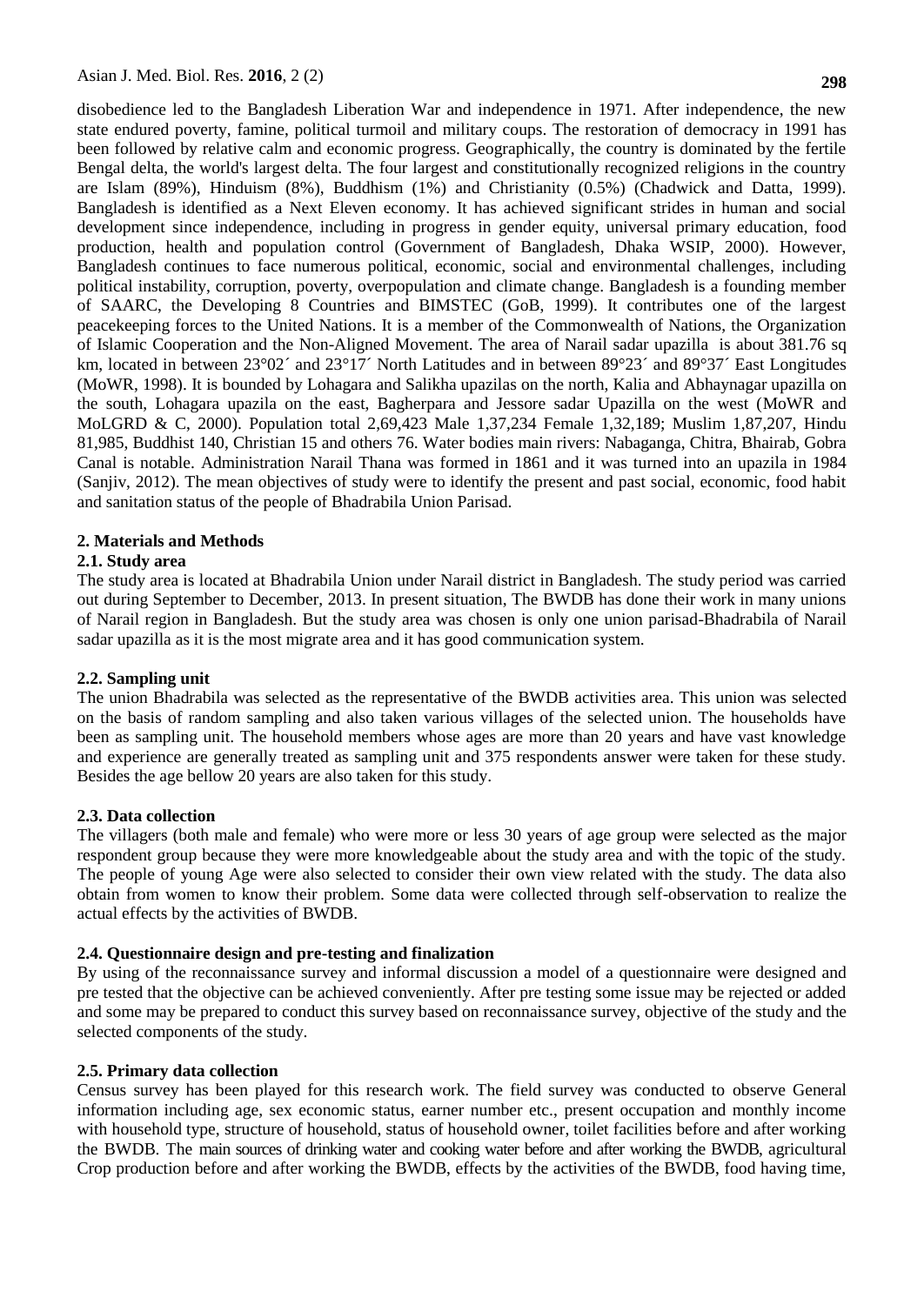reason etc. With status of present educational institutional facilities. The present status of Govt. and NGOs facilities, family owner supporting status, social work benefit and satisfaction of people of study area.

# **2.6. Secondary data**

The secondary data are those which have been already been collected by someone else and which have already been passed through the statistical process. Secondary information such as statistical data, reports, maps have been collected from various offices of government and NGOs organization.

# **2.7. Data analysis**

After collecting the data from primary and secondary sources efforts were made for processing the data. After sorting out the data and information were categorized and interpreted according to the objectives and analyses were done by the help of different analytical methods and computer programs.

# **3. Results and Discussion**

A total of 375 people were interviewed during the survey period. A wide range and diversity of data were collected to find out the impact of the activities of the BWDB. The BWDB has mainly profound social activities in the study area. During the survey many information were recorded about their age, gender, housing Pattern, Arsenic contamination etc.

# **3.1. Age distribution, gender issues and household category in 2013 in Bhadrabila**

In this study we choose 375 families and there were 1875 members. The average number of the population was 5. The male and female were 930 and 945 in number. The age distributing was presenting in Figure 1 (a). We found that the highest age distribution was 50% in 21-40 years. The second highest was 39% for 41-60 years. The third highest was 7% for the year of 1-20. The lowest age distribution was for the year of 60+.

Both male and female must be included for a better research from the It has been that 61% were female and 39% were male Figure 1(b). As it was a household survey and cropping harvesting time so most of the male in the family were absent in the house.

The household category depends on the family members when family members are increased this house hold category are increased. In Figure 1 (c) represent that 5% are 1-2 members family, 39% are 3-4 members family, 32% are 5-6 members family, 12% are 7-8 members family member, 10% are 9-10members family, 2% are 11- 12 members family. This study found that the highest respondents of 39% are the member of 3-4 family member range. 32% respondents are in the member of 5-6 family member range. 12% respondents are in the member of 7-8 family member range. 10% respondents are in the member of 9-10 family member range and left 5% and 2% respondents are respectively in the family member of 1-2 family member range and 11-12 family member range.



**Figure 1. (a) Age distribution (b) Gender issues (c) Household category.**

# **3.2. Housing pattern educational status 2013 in Bhadrabila**

This study represent that 18% houses were kacha, 27% houses were tin shade 29% half building and 26% house were building (Figure 2. a). It was shown that the present housing condition was not so bad. The past the household conditions was not so good. Almost all the households were katcha and tin shaded. About 52% households were Katcha, 36% were tin-shaded, 9% were in half concrete and rest 3% were in full concrete. From the observation it is shown that the present condition of the household status is better than before.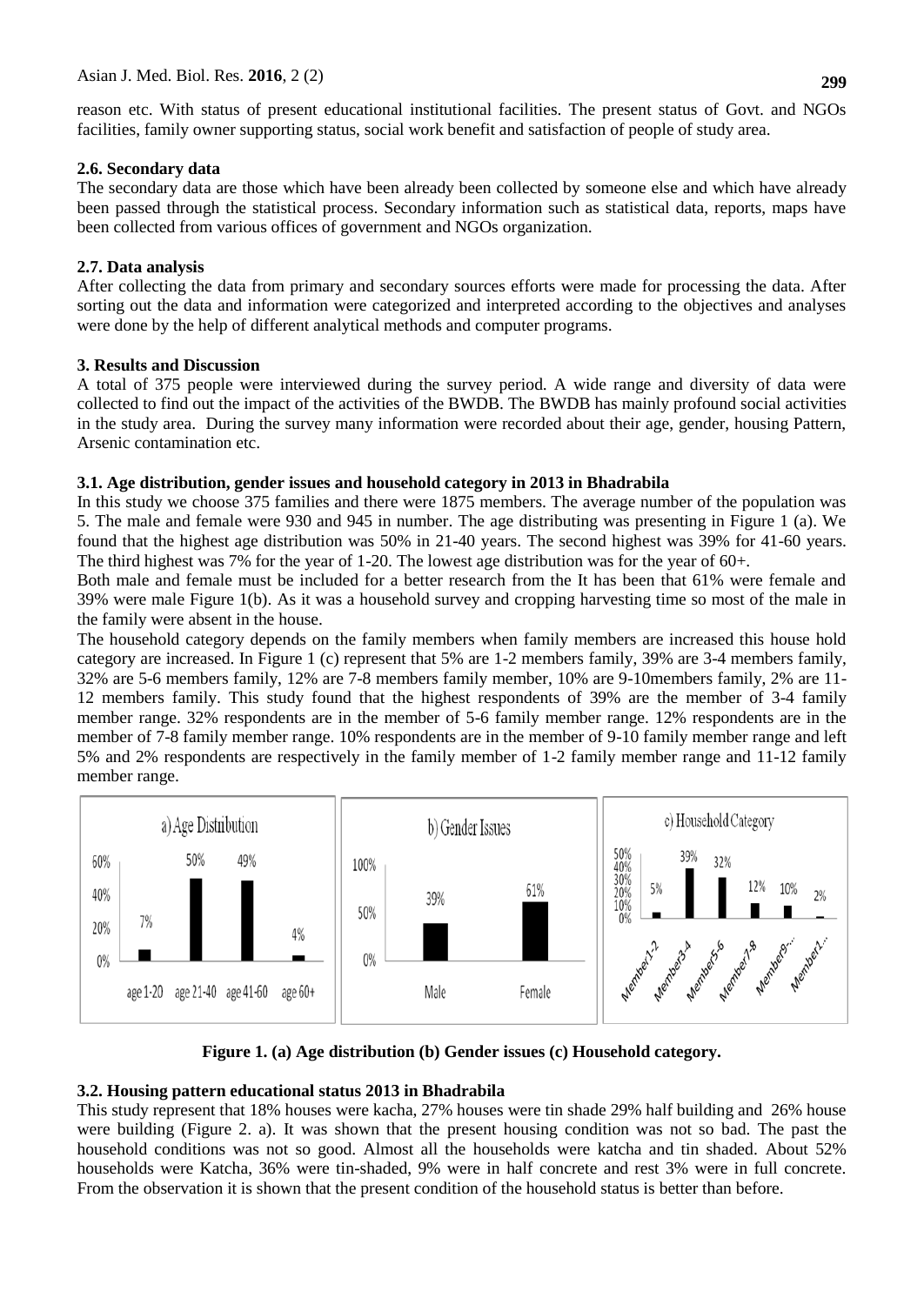The educational status of the study area is in average. Almost 3% respondents were in class 1-3, 31% were in class 4-6, 46% were in between class 7-9, 10% in S.S.C level and left 9% were in above S.S.C level (Figure 2.b).

Before 8 years the illiterate families were 52% but now it was 6%. One person educated family were 25% in past but now it is 13%. The 2 person educated family were 17% but now it is 24% and 2+ person educated family were respectively in 6% in before and now it is in 57% (Figure 2.c). From the study it is understand that literacy level is continuously increasing day by day.



**Figure 2. (a) Housing pattern (b) Educational (c) Educational status.**

# **3.3. Sanitation status, socioeconomic condition and arsenic contamination in survey 2013 in Bhadrabila**

Most of them had the sanitary latrine. Besides still who don't have the sanitary latrine they almost know about the sanitation. For their insufficient income they were not able to make the latrines. From the above figure it was shown that at present 79% had sanitary latrine (Figure 3.a). It means that the 79% people were conscious about sanitation. But rest of the respondents were not conscious about sanitation or did not have the ability to make sanitary latrine. The past sanitation status of the study area was in moderate. Almost 50% had the sanitary latrine. Besides rest 50% had not any sanitary latrines for their insufficient income and unawareness. Therefore we believe that the awareness built up due to the activities of the BWDB other factor may also be responsible which demands further study (WSIP, 2000 and Alekal, *et al*., 2005).

It was found that 28% peoples were and poor their monthly income was 3,000-6,000 taka, 40% peoples were middle class their monthly income was 6,000-9,000 taka, about 24% peoples were rich their monthly income was 9,000-12,000 and lest 8% peoples income were 12,000+ (Figure 3.b). Therefore it can be said that the socioeconomic condition to the people of Bhadrabila was good getting better.

In the study area about 90% tubewells were arsenic free and only 10% tubewells are arsenic contaminated (Figure 3.c). Basically arsenic contamination status is well. All the tubewells are tested by the BWDB (National Water Resource Management Plan, 2004).



**Figure 3. a) Sanitation status b) Socioeconomic condition c) Arsenic status.**

# **3.4. Different factors involvement of BWDB**

The status of the consciousness ratio of the respondents is very high. Almost 87% of respondents were conscious about arsenic and lest about 13% were not aware of arsenic (Figure 4.a). For this all the credits goes of the BWDB for their significant social activities. Many people believe that the BWDB could make aware all most all the people of the study are but they did not do their work peoples. They also believes that it could be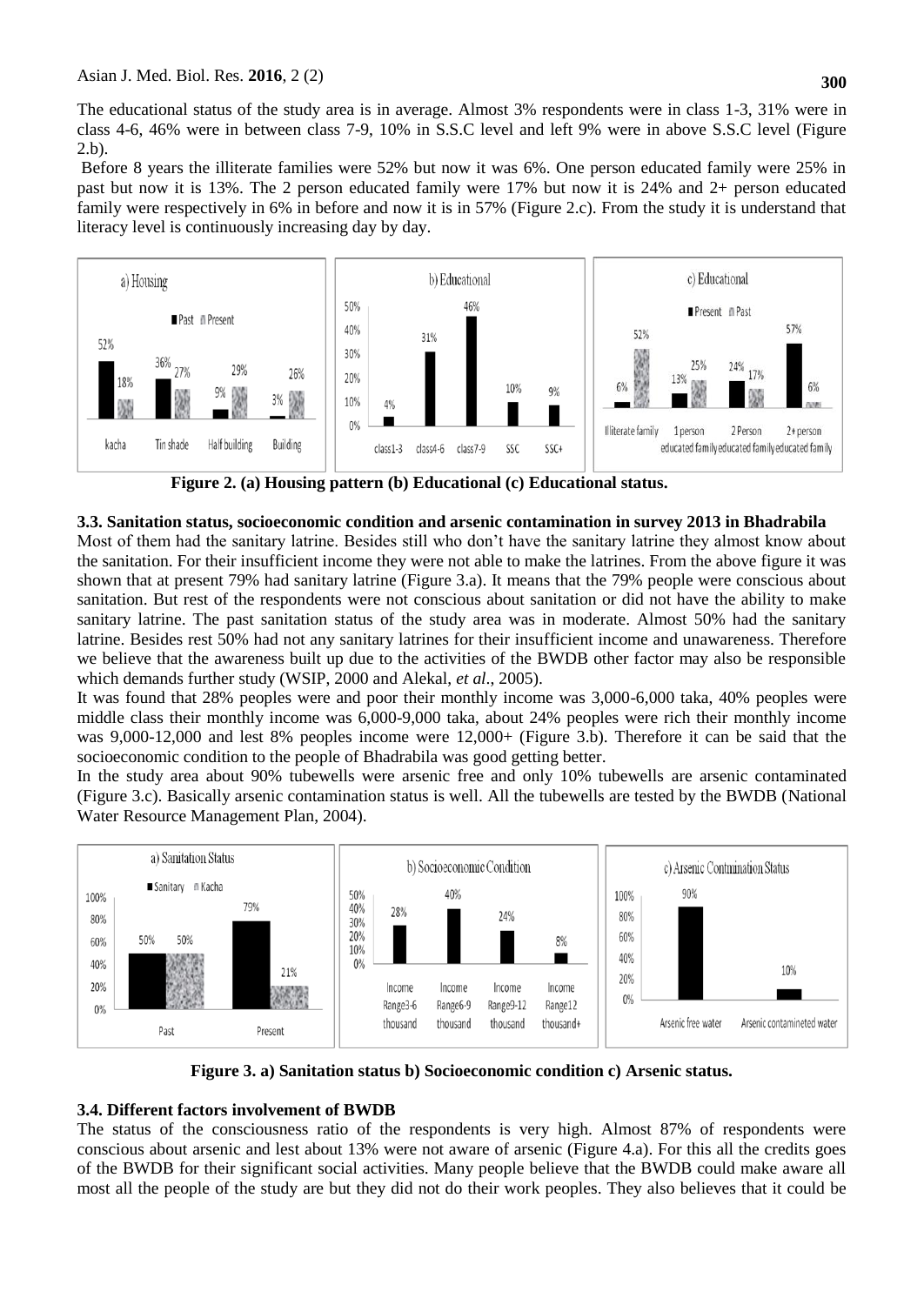possible by expending the expended money, no addition money was not acquire it money BWDB did not perform their activities peoples (Water Management Plan, 2001).

Most of the people of the local area are related with the activities of the BWDB. About 77% were related with the BWDB and rests 13% were not the beneficiary of the BWDB (Figure 4.b). The BWDB for raising consciousness in different purposes of the study area like health and sanitation, arsenic contamination, adaptability in differences circumstances etc. Besides they works for increasing awareness for agriculture, fisherish, climate change etc. The present stydy showed that about 82% people get benefi9t from the activities of the BWDB and the remaining did not get benefit or victim teep (Figuer 4.c).



**Figure 4. (a) Ratio about consciousness in arsenic contamination (b) Related with the BWDB (c) The Ratio of the BWDB works for increasing consciousness.**



### **Figure 5. (a) Benefited ratio (b) Satisfaction in arsenic test by BWDB (c) Satisfaction ratio by the activities of BWDB (d) Development ratio.**

### **3.5. Benefited ratio, satisfaction in arsenic test by BWDB, satisfaction ratio by the activities of BWDB, development ratio during survey 2013 in Bhadrabila**

About 86% respondants were benifited by the activities of the BWDB (Figure 5.a). The rest of the respondants were not benifited by the activities of the BWDB. Explain why they were not benifited.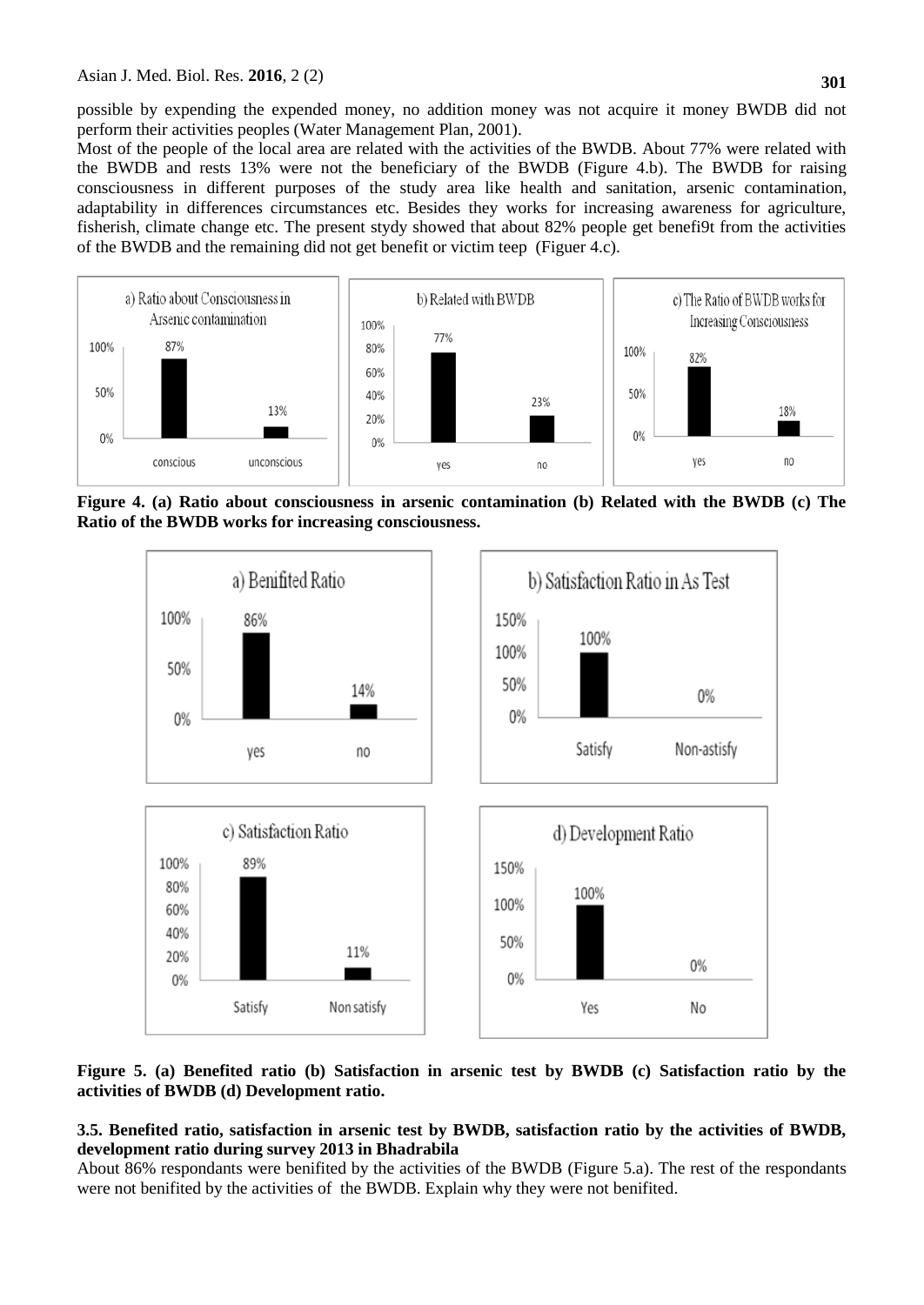The BWDB had done arsenic test. They tested arsenic in every tubewells without any cost. When did you get tube wells the satisfaction number of the respondents. From the (Figure 5. b) it is shown that 100% of respondents are fully satisfied by the activities of BWDB in arsenic test. BWDB tested all the tube wells of the study area.

Most of the respondents are satisfied by the activities of BWDB. It was shown that 80% respondents are satisfied by the activities of BWDB. The rest 20% were not satisfied by their activities (Figure 5.c).

Different N.G.Os were also works at for the social welfare. Also the BWDB works in there. About 100% of the respondant gave their argument on the behalf of the BWDB (Figure 5.d). Its the another achievement of the BWDB that 100% of the respondents said that the contribution of was much higher. They also beliveves that more development could be possible with the expended money labourer time put they did not perferm accordingly the BWDB for their development (National Water Management Plan, 2001).

#### **4. Conclusion**s

Bangladesh water development board (BWDB) stand of their in Bhadrabila to the better must of the local people. It was found that the contribution of the BWDB is very high to the development of the socio economic condition of the local people. The results reverb that the social status improved nakedly. Before starting the work of BWDB the social and economic condition of Bhadrabila was bent. Many people did not have sufficient money for building up sanitary latrin. It was thought the people have money in their had they use sanitary latrin, fond habit changed, they know about diarrhea, they know about the value of arsenic contamination the local people believe that more efficient and better result could be possible with the expended money and laborer in spite of have some dissatisfaction the contribution of the activities of BWDB is good and they contribution to the development of socio-economic condition of Bhadrabila though more better result could be possible. Water is central to the way of life in Bangladesh and the single-most important resource for the well-being of its people. All concerned government and non-government organizations and the people at large will all out efforts for the implementation of the policy for exploration, development, use and management of water resources of the country. Water resources management in Bangladesh faces immense challenge for resolving many diverse problems and issues. The most critical of these are alternating flood and water scarcity during the wet and the dry seasons, ever-expanding water needs of a growing economy and population and massive river sedimentation and bank erosion. There is a growing need for providing total water quality management (checking salinity, deterioration of surface water and groundwater quality, and water pollution and maintenance of the eco-system. There is also an urgency to satisfy multi-sector water needs with limited resources, promote efficient and socially responsible water use, delineate public and private responsibilities and decentralize state activities where appropriate. In the Bhadrabila union parisad the BWDB has worked many activities to do some betterment and development the water resources. The Bangladesh Water Development Board working for using & maintaining the valuable water properly by the people.

#### **Conflict of interest**

None to declare.

#### **References**

- Alekal P, R Baffrey, A Franz, B Loux, M Pihulic and B Robinson, 2005. Household Water Treatment and Sanitation Systems. Masters of Engineering Group Report Civil and Environmental Engineering Department, Massachusetts Institute of Technology, Cambridge, Massachusetts.
- Chadwick M and A Datta, 1999. Water Resource Management in Bangladesh, Ministry of Water Resources, Government of Bangladesh, Dhaka.

GoB, 1999. National Water Policy, Ministry of Water Resources, Dhaka.

- Government of Bangladesh, Dhaka WSIP, 2000. Water Sector Improvement Project Report, Ministry of Water Resources, Government of Bangladesh, Dhaka.
- Massachusetts S, M Baffrey, MN Robert, 2005. Development of Program Implementation, Evaluation and Selection Tools for Household Water Treatment and Safe Storage Systems in Developing Countries-Masters of Engineering Thesis. Civil and Environmental Engineering Department, Massachusetts Institute of Technology, Cambridge.
- MoWR and MoLGRD&C, 2000. Guidelines for Participatory Water Management, Ministries of water resource, Dhaka, Bangladesh.